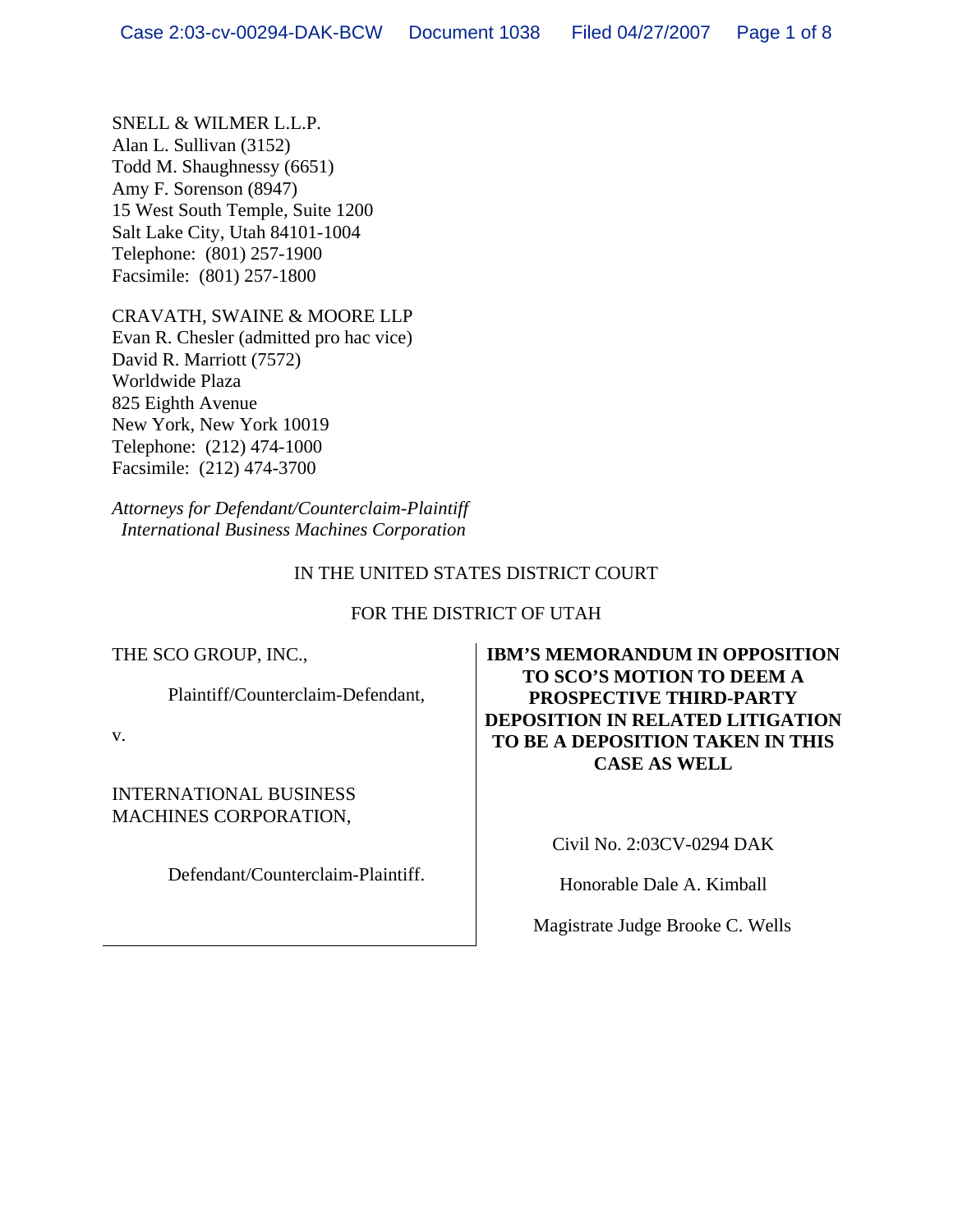Defendant/counterclaim-plaintiff International Business Machines Corporation ("IBM") respectfully submits this memorandum in opposition to the motion of The SCO Group, Inc. ("SCO") to deem the prospective third-party deposition of Ms. Pamela Jones, which SCO purports to seek in its litigation with Novell, to be a deposition taken in this case.

#### **Argument**

 More than a year after the close of fact discovery, SCO seeks to take the deposition of a third-party, Pamela Jones, whose proposed testimony SCO has not shown (and cannot show) to be relevant to this case. SCO does so despite the fact (nowhere mentioned by SCO) that the Court already ruled that it would not entertain a motion to re-open deposition discovery. Even in the absence of that ruling, however, discovery could only be re-opened (by order of the Court) upon a showing of "extremely compelling circumstances". SCO cannot establish extremely compelling circumstances to re-open discovery or otherwise justify the relief it seeks. Thus,  $SCO's$  motion to take Ms. Jones' (or any other) deposition should be denied.<sup>1</sup>

 In support of its motion, SCO insinuates that there is an untoward connection between Ms. Jones and IBM. (SCO Br. at 3-6.) This is false. SCO offers no support for its accusations, and there is none. IBM does not necessarily agree or disagree with Ms. Jones, whose views are her own. But we do not dwell here on these or other of SCO's assertions, because SCO's motion should be denied for at least four reasons, any one of which is dispositive.<sup>2</sup>

 $\frac{1}{1}$  $1$  Citations to SCO's Corrected Memorandum in Support of Its Motion to Deem a Prospective Third-Party Deposition in Related Litigation to Be a Deposition Taken in This Case as Well, dated April 5, 2007, are given as "SCO Br. at  $\ddot{ }$ ".

 $2^{2}$  SCO appears not to have served Ms. Jones in its litigation with Novell, though discovery in that case closes on April 30, 2007.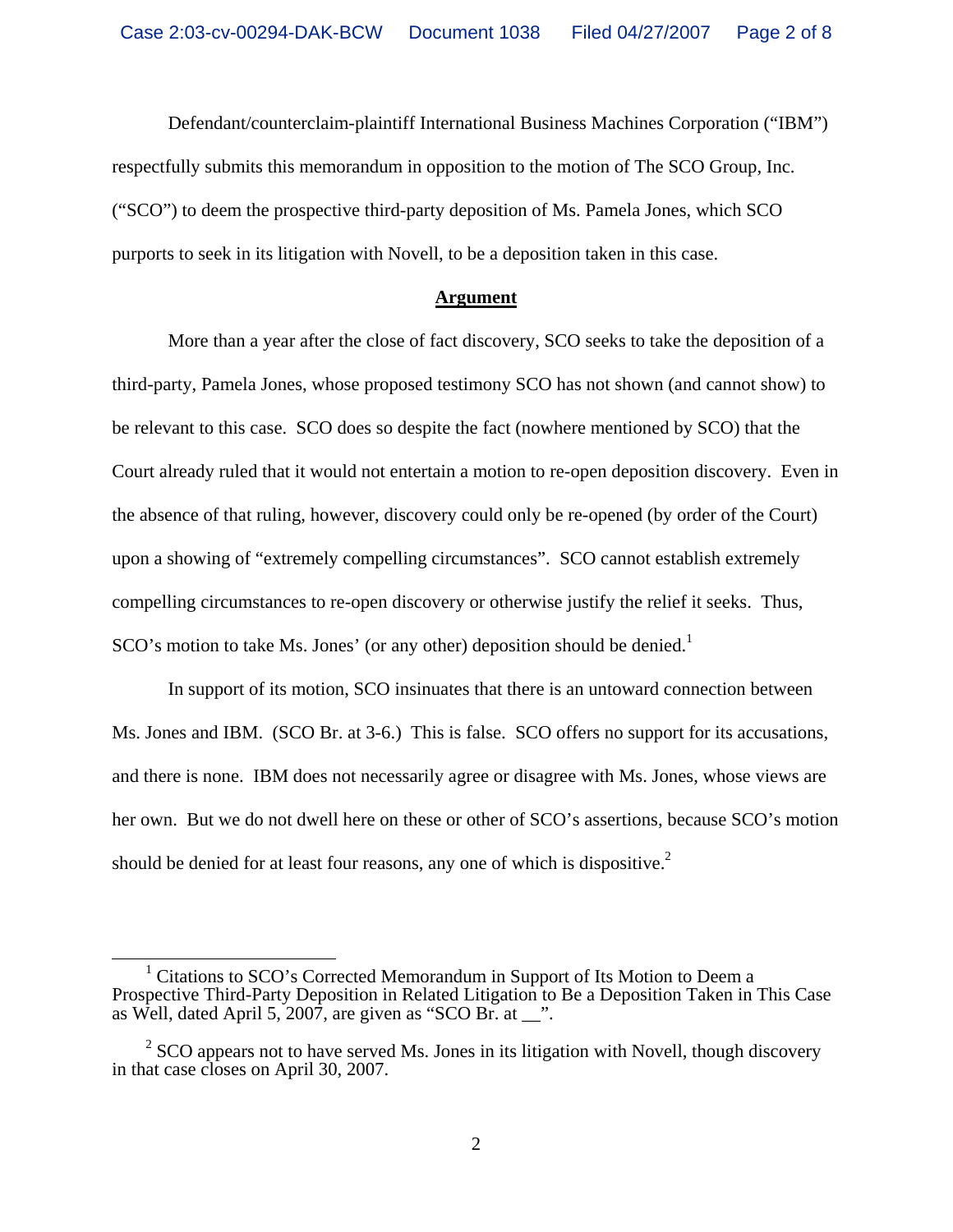First, the Court already allowed SCO more than five times the number of depositions presumptively allowed by the Federal Rules of Civil Procedure. See Fed. R. Civ. P. 30(a)(2)(A) (allowing for a default of ten depositions per side). But in so doing the Court made clear that depositions not taken by the long-passed fact discovery deadline would be "foregone" and that no motion to extend the deadline would be entertained. (10/7/05 Hr'g Tr. at 66 (Addendum A hereto).) Not only did SCO not take Ms. Jones' deposition by the discovery deadline, it did not notice her deposition or give the slightest indication of its wish to depose her before the deadline. Thus, the Court's ruling of October 7, 2005 regarding additional depositions and the discovery cut-off, as to which SCO did not appeal, forecloses SCO's present motion. See Fed. R. Civ. P. 72(a) (requiring that objections to a magistrate judge's orders be made within ten days and providing that "a party may not thereafter assign as error a defect in the magistrate judge's order to which objection was not timely made"). And the Court recently confirmed (in response to another of SCO's belated motions concerning discovery) that discovery is closed. (1/18/07 Hr'g Tr. at 58 (stating that re-opening discovery is not "open to question") (Addendum B hereto).)

Second, even if the Court had not already ruled that the deadline for taking depositions would not be extended, it could only be extended upon a showing of "extremely compelling circumstances". As set out in the Court's July 2005 Scheduling Order, the deadline for taking depositions cannot be modified except upon a showing of "extremely compelling circumstances". (7/1/05 Order at 4 (Docket No. 466); 6/10/04 Order at 3 (Docket No. 177).) SCO has not even attempted to show extremely compelling circumstances to re-open discovery — nor can it. Putting aside the fact that the proposed deposition testimony is irrelevant to any issue in this case (discussed below), there is no reason SCO could not have sought Ms. Jones' deposition well before discovery closed. Groklaw has covered this case (among other issues)

3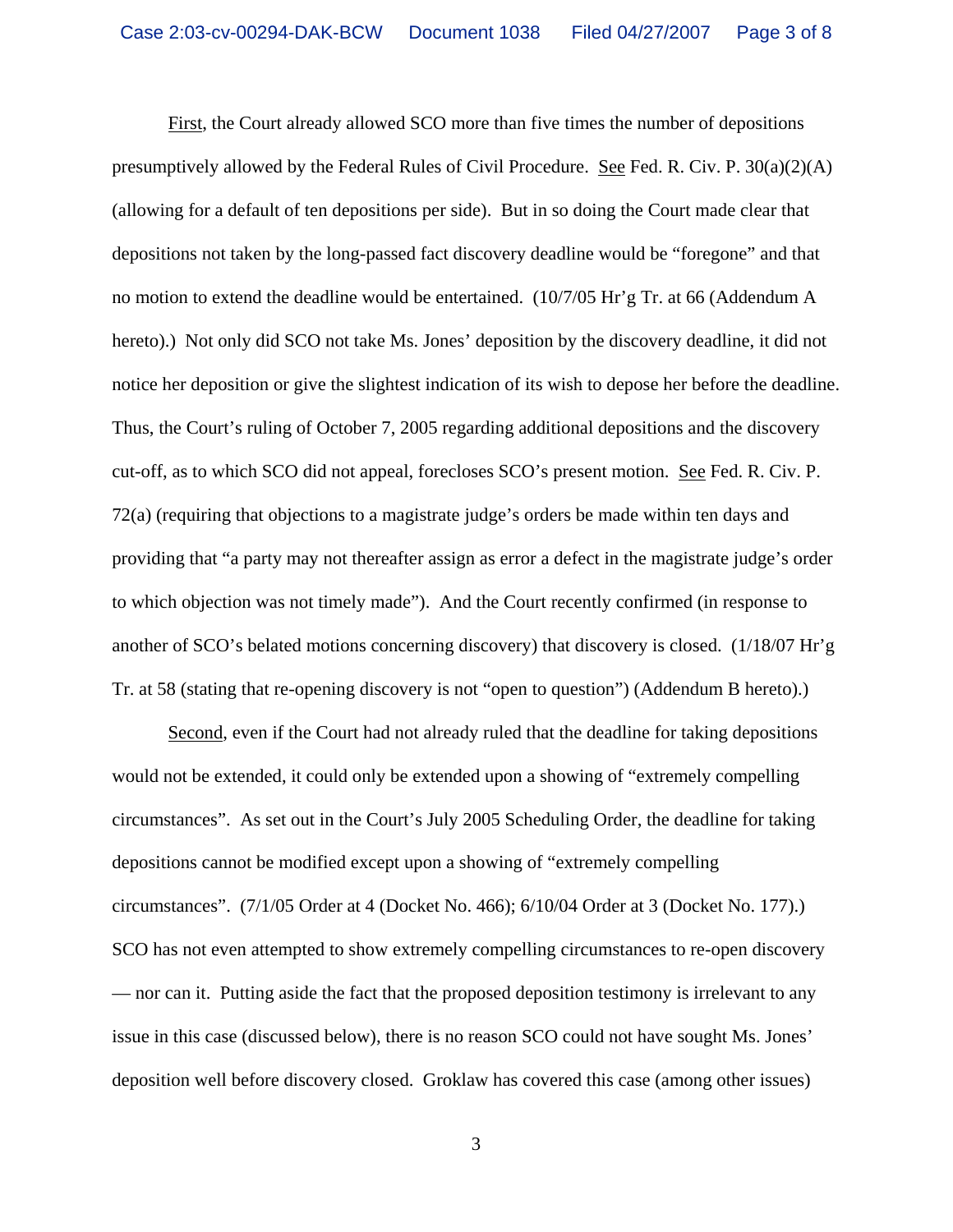since the spring of 2003, and SCO has been falsely accusing IBM of being behind Groklaw from essentially Groklaw's beginning.<sup>3</sup> (See, e.g., SCO Letter dated February 11, 2004 (accusing IBM of providing funding to Groklaw) (Addendum C hereto).) $<sup>4</sup>$ </sup>

 Third, SCO has not shown, and cannot show, that Ms. Jones' testimony would be relevant (and thus potentially admissible) or even discoverable. Rule 26(b) of the Federal Rules of Civil Procedure limits the scope of discovery to "any matter, not privileged, that is relevant to the claim or defense of any party".<sup>5</sup> SCO purports to seek Ms. Jones' deposition "to address ... her participation in Novell's and IBM's conduct toward SCO and the content of her website relating to SCO". (SCO Br. at 1.) According to SCO, "Ms. Jones is not an objective commentator, but rather a vehicle through which opponents of SCO have conducted their case against SCO in the court of public opinion." (SCO Br. at 1.) Even if that were true (and, at least with regard to IBM, it is not), Ms. Jones' views and the views of other Groklaw commentators

<sup>&</sup>lt;sup>3</sup> Notably, most of the documents on which SCO relies in support of its motion were publicly available or produced to SCO long ago, before the close of fact discovery. (See, e.g., SCO's Ex. 6 (dated 2/12/04); SCO's Ex. 7 (dated 1/10/06); SCO's Ex. 10 (produced to SCO on 5/5/06); SCO's Ex. 11 (produced to SCO on 5/5/06); SCO's Ex. 12 (produced to SCO on 5/18/06); SCO's Ex. 14 (dated 12/9/03); SCO's Ex. 17 (dated 8/16/04); SCO's Ex. 18 (dated 8/13/04); SCO's Ex. 19 (dated 8/13/04); SCO's Ex. 21 (dated 3/26/04); SCO's Ex. 22 (dated 3/26/04); SCO's Ex. 23 (dated 3/30/04).)

<sup>&</sup>lt;sup>4</sup> Courts have refused to allow modifications to scheduling orders under the lesser "good cause" standard based on circumstances far more deserving of a modification of the scheduling order than those at issue here. See, e.g., Marcin Eng'g, LLC v. Founders at Grizzly Ranch, LLC, 219 F.R.D. 516, 520-21 (D. Colo. 2003) (refusing to re-open expert discovery four months after scheduling order deadline had passed, despite facts that plaintiff obtained new counsel in the interim and that the proposed discovery related to a "critical issue" in the case).

<sup>&</sup>lt;sup>5</sup> While the federal rules allow for broad and liberal discovery, they do not allow discovery upon topics that have no bearing on the claims at issue and could never lead to admissible evidence. "[T]he requirement of Rule 26(b)(1) that the material sought in discovery be 'relevant' should be firmly applied, and the district courts should not neglect their power to restrict discovery where 'justice requires'." Herbert v. Lando, 441 U.S. 153, 177 (1979).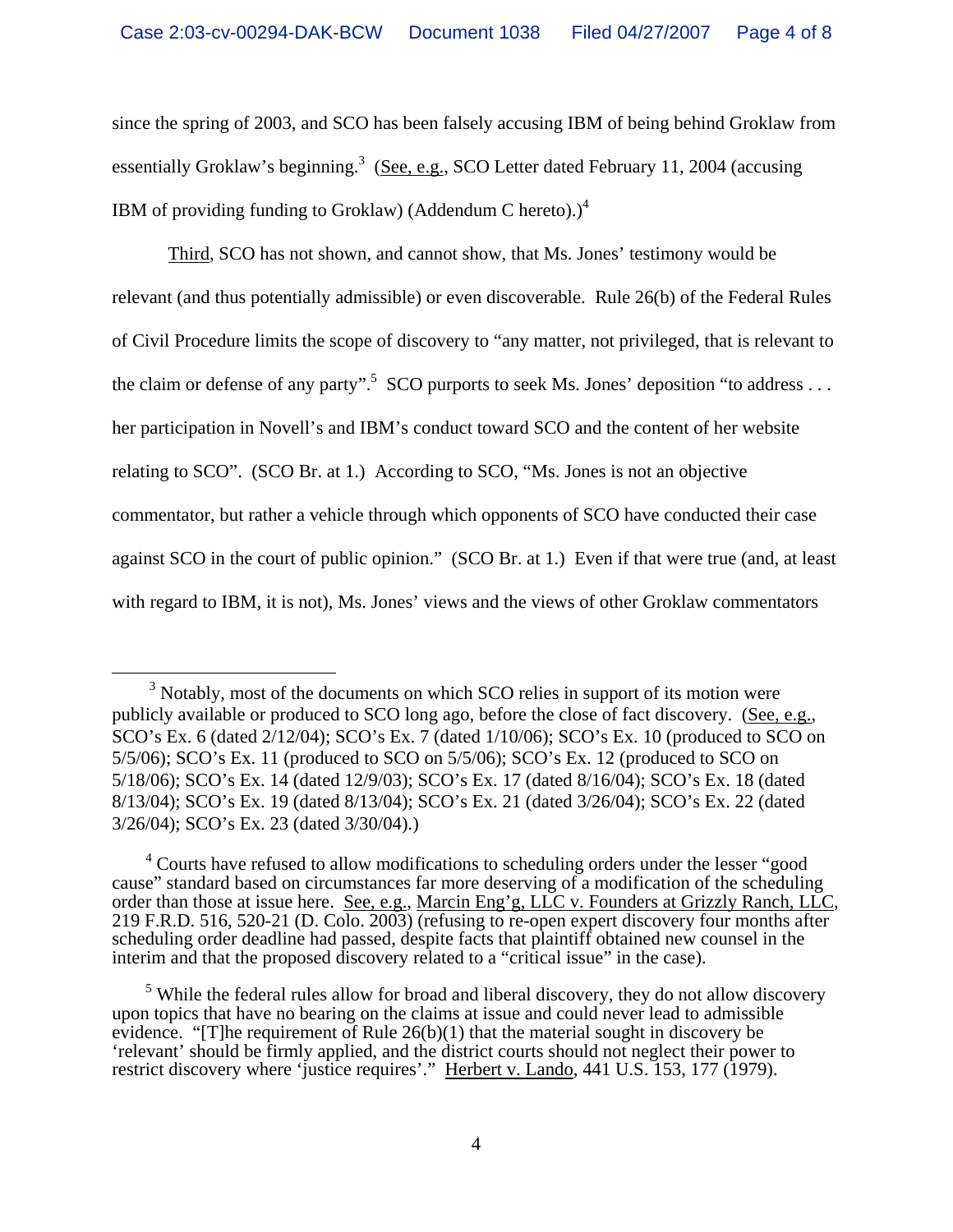are their own. And SCO has failed to show that they are relevant here  $-$  despite its burden.<sup>6</sup> Moreover, SCO makes no effort to show that Ms. Jones, a reporter, has personal knowledge of any issue in dispute, which she plainly does not.<sup>7</sup>

 Finally, it is difficult to see SCO's motion as anything more than an effort to intimidate an individual with whose opinions SCO disagrees and to support SCO's continued efforts to reopen discovery (e.g., SCO's Motion for Reconsideration of the Court's November 29, 2006 Order seeks additional depositions, and SCO's Objection to the Magistrate Judge's Order on IBM's Motion to Confine, if sustained, would require an extraordinary amount of additional discovery). Allowing SCO to re-open discovery at this juncture, when dispositive motions have been fully briefed and argued and the parties are preparing to make their final pretrial disclosures, would also be needlessly disruptive and unduly prejudicial to IBM, which has respected and organized its defense according to the scheduling order. For these additional reasons, SCO's motion should be denied.

 $\frac{1}{6}$  $6$  SCO suggests that Ms. Jones may have relevant testimony because: (1) the OSDL (of which IBM is a member) contributed money to Groklaw; (2) IBM has contributed to ibiblio, which hosts Groklaw; and (3) IBM provided Ms. Jones with a copy of some of its filings. (SCO Br. at 3-6.) SCO is mistaken. During this lawsuit, the OSDL has been comprised of more than 75 members, including SCO. (See SCO's Ex. 12 at 2.) Ibiblio is a research project, which has hosted many websites. And, it is not uncommon for a litigant to provide a reporter with a courtesy copy of a non-confidential document, as SCO has likely done in this very dispute.

<sup>&</sup>lt;sup>7</sup> Where, as here, "relevancy is not apparent,  $\dots$  it is the burden of the party seeking discovery to show the relevancy of the discovery request". Mike v. Dymon, Inc., No. 95-2405, 1996 WL 674007, at \*4 (D. Kan. Nov. 14, 1996) (Addendum D hereto). Where deposition testimony sought is "merely tangential" to a claim, discovery is often denied on grounds of irrelevance. See Glaxosmithkline Consumer Healthcare, L.P. v. Merix Pharm. Corp., No. 05- 436, 2007 WL 1051759, at \*4 (D. Utah April 2, 2007) (Addendum D hereto); see also Thomas v. Int'l Bus. Machs., 48 F.3d 478, 483 (10th Cir. 1995) (upholding protective order barring deposition where proposed witness "lacked personal knowledge" of the relevant facts).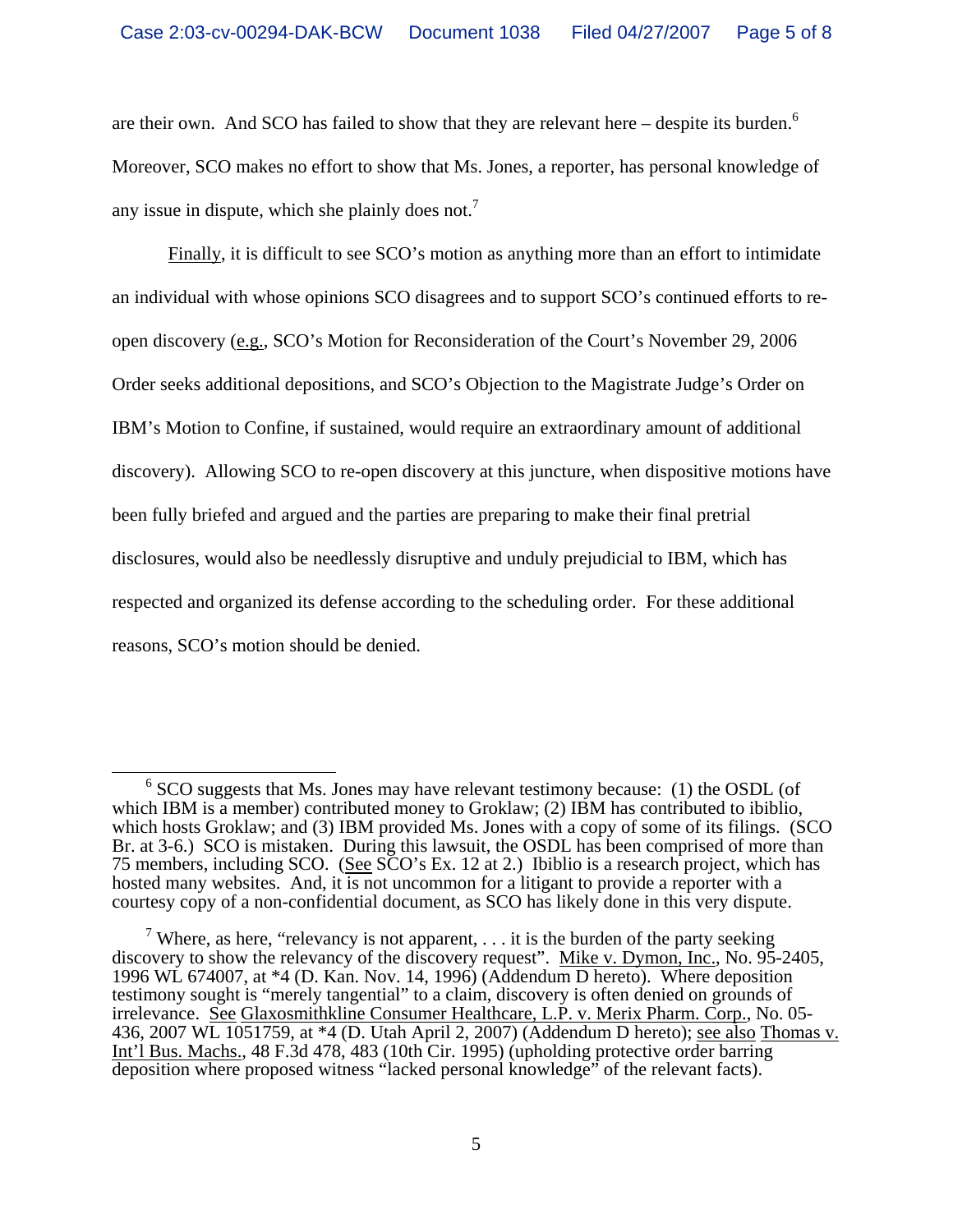## **Conclusion**

For the foregoing reasons, SCO's motion to deem the prospective third-party deposition

of Ms. Pamela Jones to be a deposition taken in this case as well should be denied.

DATED this 27th day of April, 2007.

SNELL & WILMER L.L.P.

 $\frac{1}{s}$  Amy F. Sorenson Alan L. Sullivan Todd M. Shaughnessy Amy F. Sorenson

 CRAVATH, SWAINE & MOORE LLP Evan R. Chesler David R. Marriott

 *Attorneys for Defendant/Counterclaim- Plaintiff International Business Machines Corporation* 

Of Counsel:

INTERNATIONAL BUSINESS MACHINES CORPORATION Alec S. Berman 1133 Westchester Avenue White Plains, New York 10604 (914) 642-3000

*Attorneys for Defendant/Counterclaim-Plaintiff International Business Machines Corporation*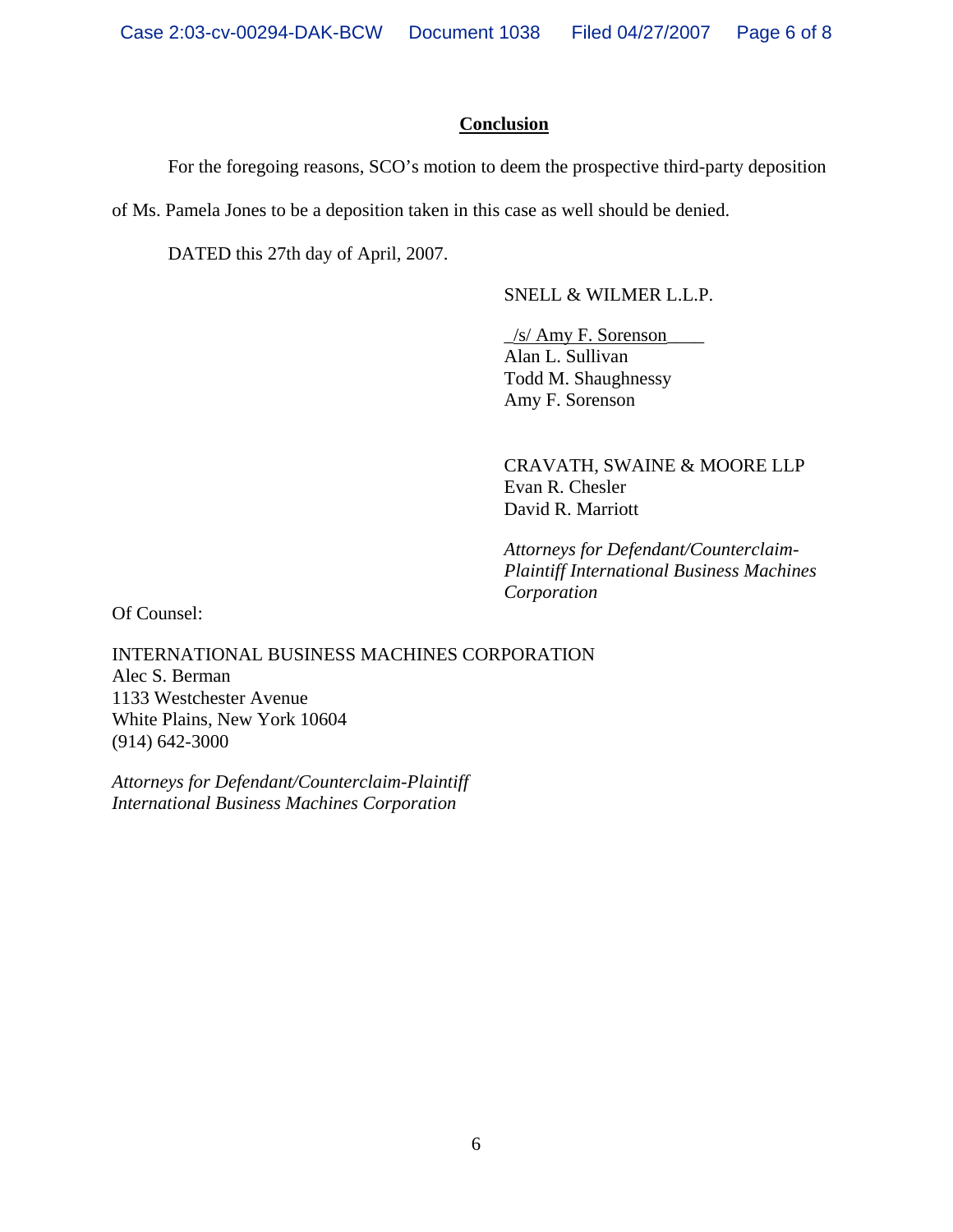#### **CERTIFICATE OF SERVICE**

 I hereby certify that on the 27th day of April, 2007, a true and correct copy of the foregoing, together with the addenda thereto, were electronically filed with the Clerk of the Court and delivered by CM/ECF system to the following:

> Brent O. Hatch Mark F. James HATCH, JAMES & DODGE, P.C. 10 West Broadway, Suite 400 Salt Lake City, Utah 84101

Robert Silver Edward Normand BOIES, SCHILLER & FLEXNER LLP 333 Main Street Armonk, New York 10504

Stephen N. Zack Mark J. Heise BOIES, SCHILLER & FLEXNER LLP 100 Southeast Second Street, Suite 2800 Miami, Florida 33131

/s/ Amy F. Sorenson